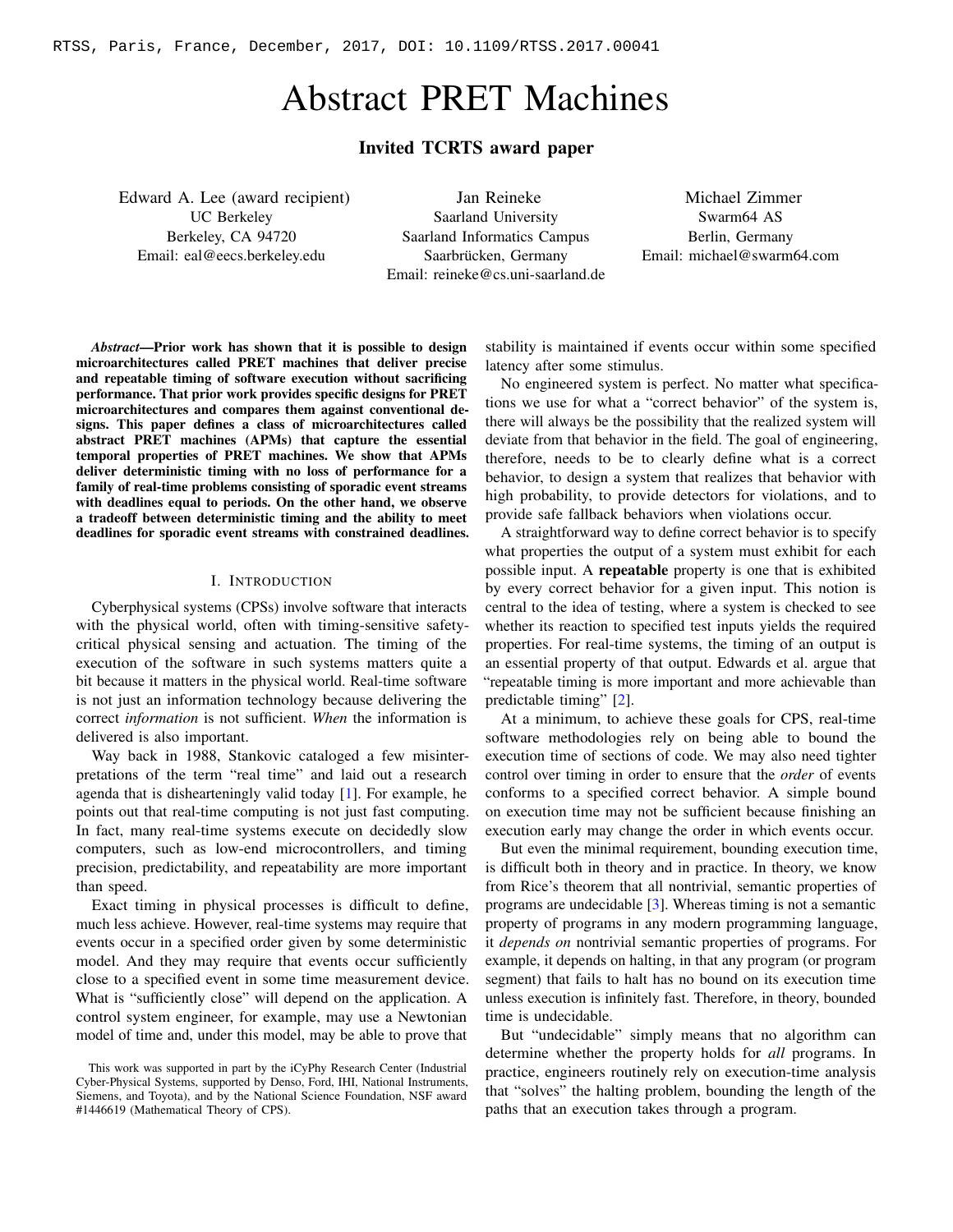There are a number of reasons that timing properties are difficult to make repeatable. At the microarchitecture level, instruction set architectures (ISAs) define the correct behavior of a microprocessor implementation in a way that makes timing irrelevant to correctness. Timing is merely a performance metric, not a correctness criterion. In contrast, arithmetic and logic *are* correctness criteria. A microprocessor that fails to take a branch when the condition evaluates to true is simply an incorrect implementation. But a microprocessor that takes a long time to take the branch is just slow. Computer architects have long exploited this property, that timing is irrelevant to correctness. They have developed clever ways to deal with deep pipelines, such as speculative execution and instruction reordering, and with memory heterogeneity, such as multi-level caches. These techniques, however, introduce highly variable and unpredictable timing. The goal is to speed up a typical execution, not to make timing properties repeatable.

The design of modern programming languages reflects the microarchitectural choice, so timing is again irrelevant to correctness. Hence, programmers have to step outside the programming abstraction to control timing, for example by writing to memory-mapped registers to set up a timer interrupt, or more indirectly, by making operating system calls to trigger context switches. The result is timing granularity that is much more coarse than what is achievable in the hardware. More important, since interrupts occur unpredictably relative to whatever is currently executing, these techniques inevitably make timing behavior nonrepeatable.

Despite these challenges, engineers have managed to make reliable real-time systems. How? Techniques include:

- 1. overprovisioning,
- 2. using old technology,
- 3. execution time analysis, and
- 4. real-time operating systems (RTOSs).

Overprovisioning is common because Moore's law has given us impressively fast processors. If the execution of software is essentially instantaneous with respect to the physical processes with which it is interacting, then the timing of the software becomes irrelevant. However, overprovisioning is becoming increasingly difficult as the complexity of CPS applications increases and as Moore's law slows down. Moreover, many CPS applications are extremely cost sensitive or energy constrained, making overprovisioning a poor choice.

Using old technology is also common. Safety-critical avionics software, for example, rarely uses modern programming languages, operating systems, or even interrupts. Software is written at a very low level, I/O is done through polling rather than interrupts, and multitasking is avoided. Programmable logic controllers (PLCs), widely use in industrial automation, are often programmed using ladder logic, a notation that dates back to the days when the logic of digital controllers was entirely controlled with mechanical relays. Many embedded systems designers avoid multicore chips because of problems they introduce with timing [4], a strategy that is becoming increasingly difficult as single-core chips become more rare.

And programmers often disable or lock caches, thereby getting little advantage from the memory hierarchy.

The third approach, execution-time analysis, puts bounds on the time it can take for sections of code to execute [5]. This is fundamentally a hard problem because of Rice's theorem. However, even when the execution paths through the code can be analyzed, often with the help of manual annotations such as bounds on loops, the microarchitectural features mentioned above can make analysis extremely difficult. The analysis tools need a detailed model of the particular implementation of the processor that will run the code, including every minute (and often undocumented) detail. As a result, a program that has been validated using execution-time analysis is only validated for the particular piece of silicon that has been modeled. Manufacturers of safety-critical embedded systems, therefore, are forced to stockpile the hardware that they expect to need for the entire production run of a product. This runs counter to most basic principles in modern supply chain management for manufacturing, and it makes it impossible to take advantage of technology improvements for cost reduction, improved safety, or reduced energy consumption.

Moreover, execution-time analysis tools often need to make unrealistic assumptions, such as that interrupts are disabled, in order to get reasonable bounds. Interrupts can disrupt the state of the machine, for example by altering the cache or changing the state of the branch predictor. If interrupts are enabled, then analysis tools need to make pessimistic assumptions about the state of the machine, resulting in loose bounds on execution time [6]. If bounds are loose, then overprovisioning is unavoidable.

In practice, designers either avoid interrupts altogether (as commonly done in avionics) or attempt to keep program segments short so that the time during which interrupts are disabled is small. Both strategies are increasingly difficult as we demand more functionality from these programs. As execution time increases, either the polling frequency decreases or the variability of the timing of other tasks that get locked out by disabled interrupts increases.

The fourth technique, RTOSs, provides real-time scheduling policies in a multitasking operating system. At the core, RTOSs use timer interrupts and priorities associated with tasks. There is a long history of strategies that can be proven optimal under (often unrealistic) assumptions, such as no context-switch overhead [7]. In simple scenarios, these strategies can yield repeatable behaviors, but in more complex scenarios, they can even become chaotic [8], which makes behavior impossible to predict. Moreover, because of the reliance on interrupts, RTOSs violate the typical assumptions made for execution-time analysis. For such an approach to be sound, great care needs to be taken to account for all overhead induced by context switches including cache-related preemption delays [9]. A consequence is that when RTOSs deliver predictable timing, the precision of the resulting timing is several orders of magnitude coarser than what is in principle achievable with the underlying digital hardware.

Taken together, these techniques do make it *possible* to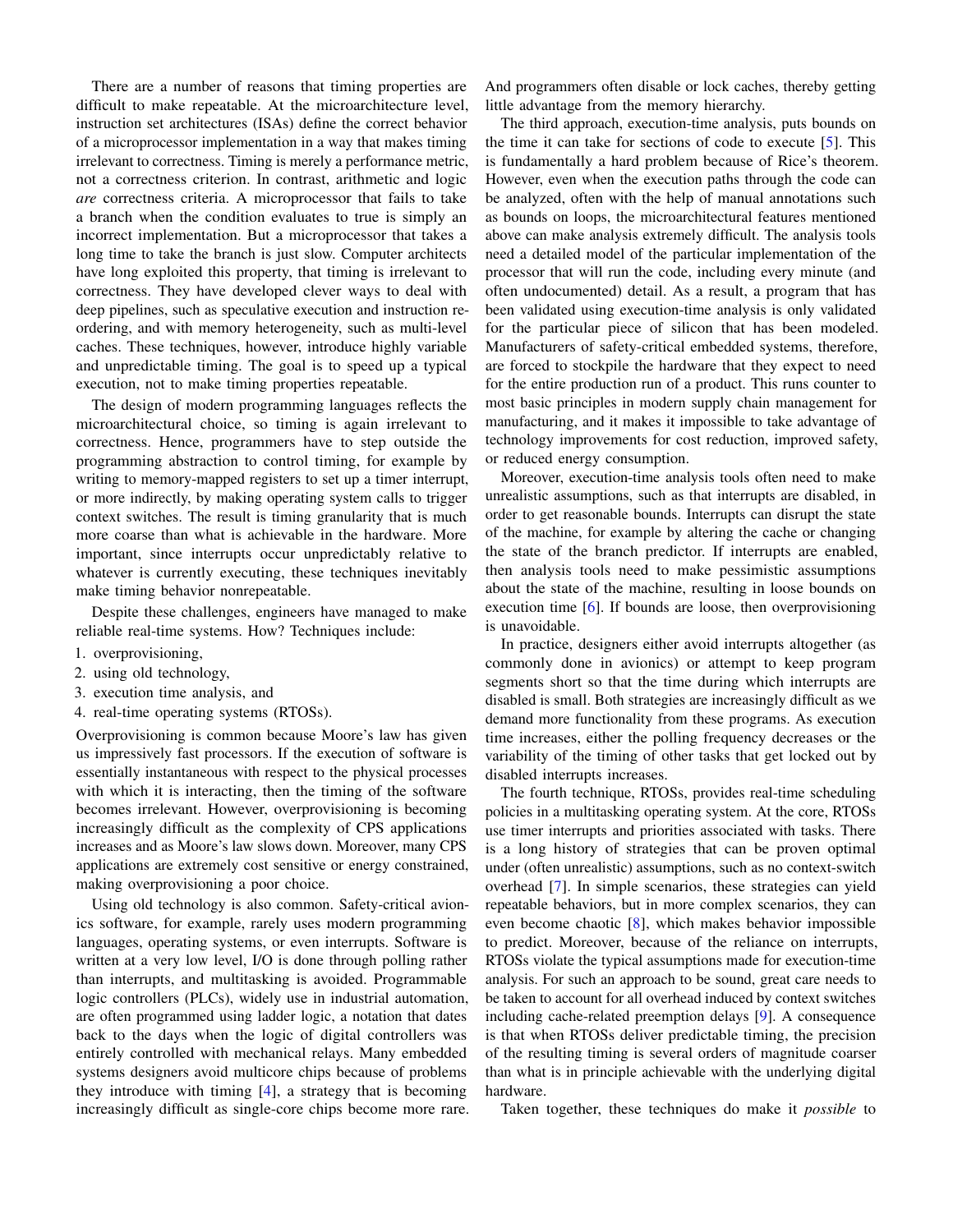design safety-critical real-time embedded software, but their weaknesses suggest that it may be time to step back and reexamine the problem of real-time computing with fresh eyes. After all, microprocessors are realized in a technology, synchronous digital logic, that is capable of realizing sub-nanosecond timing precision with astonish reliability and repeatability. It is the layers of abstraction overlaid on this technology, ISAs, programming languages, RTOSs, and networks, that discard timing.

In this paper, we focus on timing precision, predictability, and repeatability. We build on prior work that shows that it is possible to design microarchitectures called PRET machines that deliver precise and repeatable timing of software execution without sacrificing performance. That prior work has demonstrated this by providing specific designs for PRET microarchitectures and comparing them against conventional designs. This paper defines a class of microarchitectures called abstract PRET machines (APMs) that capture the essential temporal properties of PRET machines. We prove that APMs deliver deterministic timing with no loss of performance by considering a family of real-time problems consisting of sporadic event streams and time-critical reactions to those events. Moreover, we show that for some workloads, APMs can achieve *better* performance than a conventional machine by eliminating pipeline bubbles and requiring less pessimistic bounds on execution time.

### II. BACKGROUND WORK

In 2007, Edwards and Lee introduced the term PRET machines for precision timed machines and argued for their use in real-time applications. At the time, they admitted that "the revolution may take decades" [10]. Indeed, the revolution is off to a slow start, though there are some signs of interest in industry.

#### *A. Processors*

XMOS (http://www.xmos.com/), founded in 2005, has produced since 2008 multicore processors with deterministic timing aimed at high-performance audio applications. XMOS coined the term "software defined silicon" to capture the fact that the software in these processors can interact with hardware at a level of precision comparable to hardware.

ARM Holdings (http://www.arm.com/), a leading producer of embedded processors now owned by SoftBank, announced in 2016 an ARM Cortex-R52 processors that claims "hard determinism" and appears to have some PRET-like features [11]. Specifically, the architecture is optimized to avoid variable time, nondeterministic operations and is also optimized quick interrupt entry and context switching.

De Dinechin et al. [12] describe the KALRAY MPPA $\circ$ -256, a many-core processor specifically designed to be suitable for time-critical computing. It consists of 16 clusters, which each contain 16 in-order VLIW cores. Each of the clusters also contains 16 SRAM banks, which can be flexibly allocated to the 16 cores of the respective cluster to eliminate interference between processes on different cores.

There are also commercial specialized coprocessors with some PRET-like features. One example is Qualcomm's Hexagon, used as a digital signal processor (DSP) in the Qualcomm Snapdragon SoC. Another example is NXP Semiconductors' second-generation Enhanced Time Processor Units (eTPU2), used for timing control in microcontrollers. These units support 32 channels that can each process an input signal and generate an output signal, with a priority-based hardware scheduler to support concurrency.

PRET machines have also been a subject of study in research labs. Our Berkeley team has developed three generations of PRET architectures, the third of which forms the foundation for this paper. Schoeberl has developed a Java processor and a family of techniques for managing memory hierarchies in a deterministic way  $[13]$ ,  $[14]$ . Hahn et al.  $[15]$  show to build a pipelined processor without timing anomalies [16], [17]. On the software side, Andalam et al. have proposed a language called PRET-C which they evaluated on a dedicated target architecture called ARPRET, a modified version of the Xilinx MicroBlaze with some PRET-like features [18].

#### *B. Execution-Time Analysis*

Execution-time analysis is a challenging problem [5]. In addition to solving the undecidable problems of program flow analysis, accurate determination of worst-case execution time (WCET) requires detailed modeling of the processor implementation, including all details of the memory system, pipeline, and instruction set realization. A state-of-the-art industrial tool, AbsInt's aiT (https://www.absint.com/ait/), was used on the Airbus A380 for analyzing safety-critical software. Open-source research tools such as platin [19] and GameTime [20] illustrate creative innovations that are possible. GameTime, for example, combines flow analysis with empirical measurements on a particular processor implementation.

Assessing the effectiveness of these tools is challenging. Wägemann et al. describe a tool called GenE that synthesizes benchmarks whose flow facts are known [21]. These benchmarks can be used to test WCET tools because the actual worst-case flow path is known by construction. They use the tool to evaluate aiT and platin, showing that for most benchmarks, aiT comes impressively close to the actual WCET, whereas platin does not do as well. However, their synthesized benchmarks also discovered programs for which aiT's WCET estimate was *less* than the actual execution time, revealing a bug in the tool's modeling of the ARM Cortex-M4 platform (which was later fixed, according to AbsInt). Such bugs seem inevitable because, as expressed by Wägemann et al. "the most accurate execution-time model is the processor itself" (which arguably is not a model), and the processor itself is rarely fully documented. PRET machines help to correct this problem by including certain timing properties in the very definition of the ISA. They become part of what it means to correctly realize the processor architecture.

Another key property of PRET machines is that the execution time of each instruction is independent of execution history. Conventional processors do not have this property, which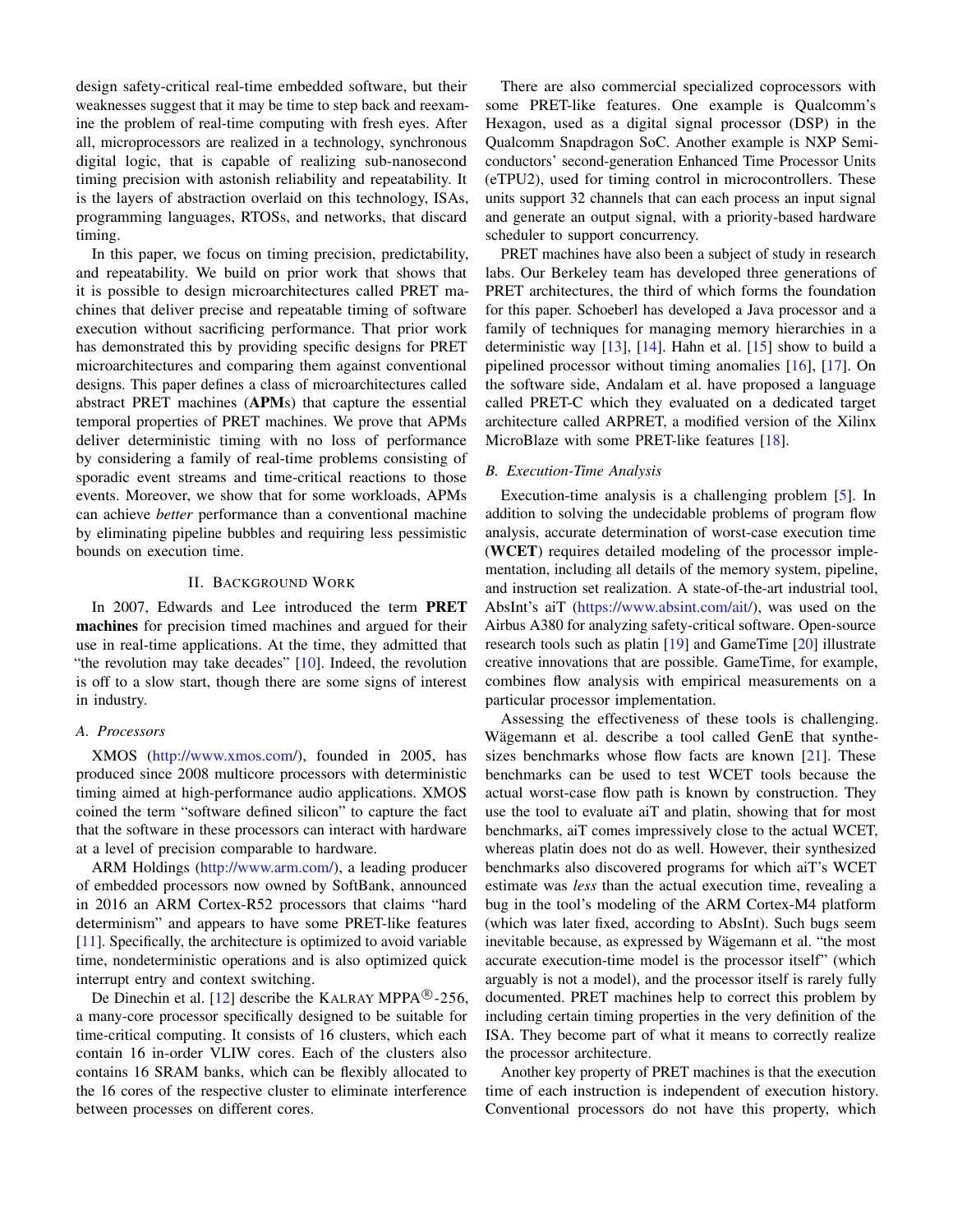reduces repeatability and increases the complexity of timing analysis. For example, whether a memory instruction misses in a cache and takes long to execute depends on the state of the cache, which depends on the execution history. Capitalizing on this property, Reineke and Doerfert [22] introduce *architectureparametric* WCET analysis, which bounds a program's WCET in terms of architectural parameters, such as the scratchpad or the DRAM latency, which may vary from one generation of a PRET architecture to the next.

#### *C. Berkeley PRET Machines*

We base this paper on the latest of three generations of PRET machines developed at Berkeley. The first generation, which was never realized in silicon, uses a SPARC-based processor model to demonstrate the ideas of using hardware multithreading, scratchpad memories, and scheduled access to main memory in PRET machines [23]. The second generation, PTARM, which was realized as an FPGA implementation, was an extension of an ARM instruction set [24]. This project demonstrated that with sufficient concurrency in the application, achieving repeatable timing behavior does not come at a performance cost. Reineke et al. also used this architecture to show that variable latencies in DRAM memories could be managed by bank privatization [25].

The third generation, FlexPRET, is an open-source RISC-V architecture with a variable number of hardware threads [26], [27]. FlexPRET can operate as a conventional RISC-V processor with only one thread, a mode in which its performance is comparable to a conventional in-order processor. But an application can define hard-real-time threads that, when active, occupy a fixed, deterministic schedule of execution with repeatable timing. FlexPRET thereby supports a mixture of timing-critical and best-effort software tasks, opportunistically devoting to the best-effort tasks all cycles that are unused by the timing-critical tasks. Kim et al. describe a memory controller that supports such mixed criticality systems, preserving timing determinacy for timing-critical tasks without sacrificing performance for the best-effort tasks [28].

All Berkeley PRET machines use fine-grained multithreading (interleaved multithreading, barrel processor), a technique dating back to the CDC 6600 and also found currently in XMOS processors. In fine-grained multithreading, instructions from different hardware threads are interleaved in the processor pipeline. When a pipeline only executes instructions from a single hardware thread, resolving dependencies between instructions in different pipeline stages requires either speculation or not performing useful work for a cycle or more. Each wasted cycle is called a pipeline bubble. Increased spacing between dependent instructions, introduced by interleaving, reduces or eliminates both speculation and pipeline bubbles. The costs of such interleaving are concurrently storing state for all hardware threads, each of which requires its own register set; reduced throughput of any particular hardware thread; and fine-grained sharing between threads of cache or scratchpad memory. For this price, the timing of program execution becomes much

more deterministic, and strong assurances can be provided of meeting hard-real-time deadlines.

The SPARC-based PRET machine and PTARM use fixed round-robin scheduling between the hardware threads, even if a hardware thread is idle waiting for an event, to provide predictable and repeatable timing. In other words, each hardware thread executes at a fixed, constant rate, for example, once every four cycles. The XMOS XS1 processor supports round-robin scheduling between all active hardware threads, which allows a hardware thread to wait for an event without using any pipeline cycles. The drawback for timing precision is that the rate at which a hardware thread executes then depends on the number of active threads at each clock cycle. FlexPRET offers the best of both by supporting an arbitrary interleaving of fine-grained threads with a flexible scheduler.

In FlexPRET, hardware threads are classified as either hardreal-time threads (HRT) or soft-real-time threads (SRT). The scheduler issues instructions from HRTs at a fixed, constant rate, so the timing of these threads is not affected by anything else going on in the machine. Only in a cycle that is not reserved for an HRT will the scheduler issue an instruction from an SRT. SRTs can also reserve cycles to maintain a minimum rate, but otherwise the scheduler uses a round-robin selection between all active SRTs. The number of HRTs and SRTs is variable but bounded by the number of register sets provided by the hardware. Of course, both HRTs and SRTs can perform conventional multitasking, so the total number of threads in the application is not limited by the hardware. A FlexPRET configured with a single SRT is, effectively, a conventional RISC-V processor.

The FlexPRET thread scheduler was designed to provide flexibility with low complexity, but other implementations could also provide properties useful for PRET machines. In this paper, we ignore the potential complexity of the scheduler, defining abstract PRET machines to be flexible enough to achieve any specified duty cycle for HRTs.

All Berkeley PRET machines also add temporal properties to some instructions in the ISA to make timing behavior a property of a program instead of a side effect of the implementation. The challenge is to introduce timing control without preventing performance optimizations by compilers and processor architects. One example is a deadline instruction that waits until a counter, decremented every cycle, reaches zero and continues if the deadline has already expired [29]. The units of the counter can be either clock cycles or time. A more interesting and stricter version of this instruction, called MTFD [30], guarantees that the deadline has not expired when the instruction executes. Timing analysis is then needed for a program to run correctly on a particular processor.

#### III. ABSTRACT PRET MACHINES

In this paper, we introduce abstract PRET machines (APMs) based on the FlexPRET architecture described in the previous section. An APM issues a single instruction each cycle, and its pipeline supports all possible interleavings of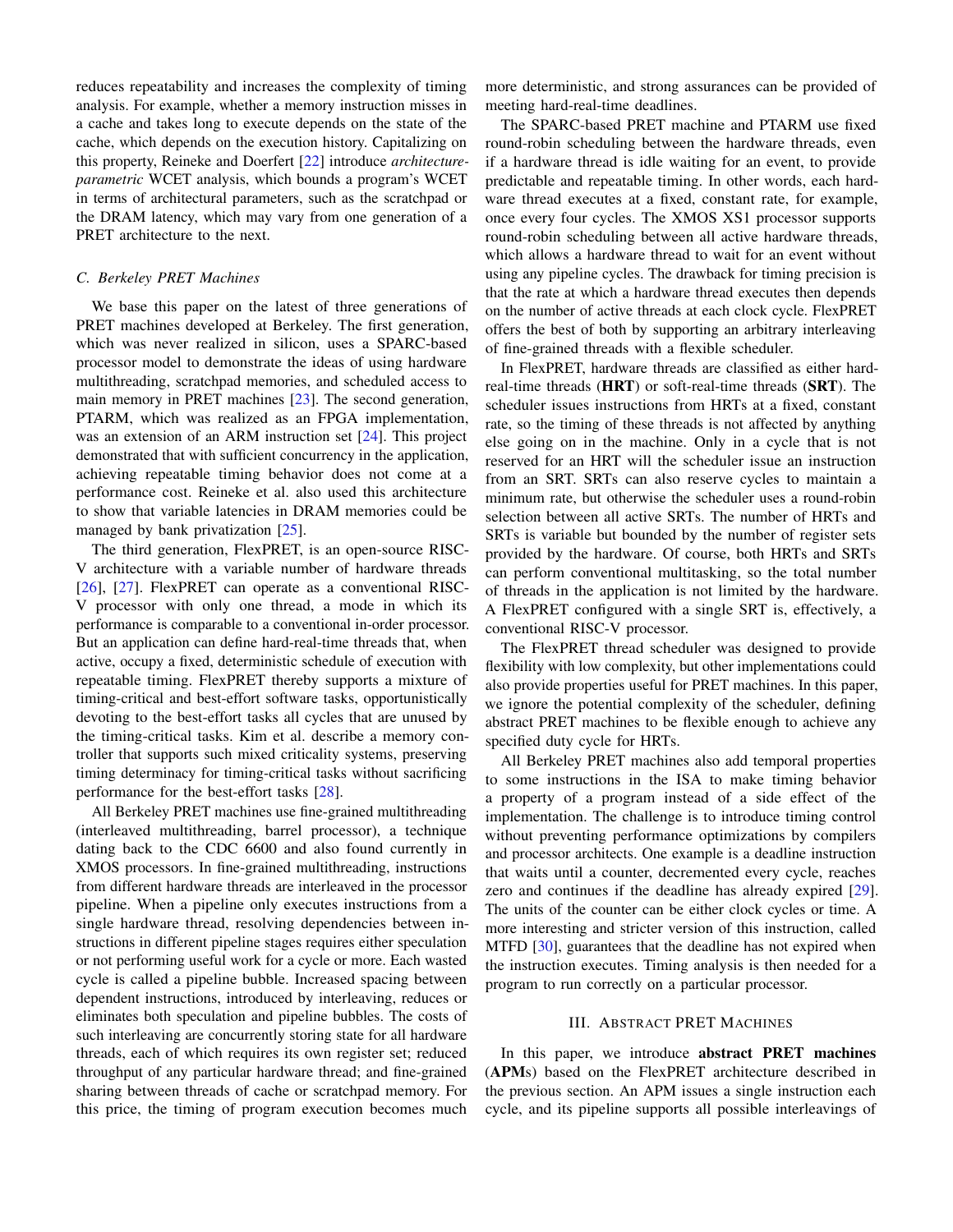instructions from hardware threads. By using an idealized case, we evaluate an entire family of concrete PRET machines.

Let T denote the set of all hardware threads. Then  $N =$  $|T|$  is the number of hardware threads, or equivalently, the number of sets of machine registers. At any given time  $t$ ,  $H(t) \subseteq T$  denotes the set of active hardware threads that are designated hard-real-time threads. The dispatch unit dispatches instructions from these threads into the execution unit according to a fixed periodic schedule. Any cycles that are left unused by this schedule are used by any active soft-real-time threads in  $T \setminus H(t)$ .

Each HRT  $h \in H(t)$  has a periodic schedule for dispatching its instructions into the execution pipeline. We assume that this periodic schedule is sparse enough that there will never be pipeline bubbles that prevent the dispatch of an instruction from an HRT into the pipeline or that when bubbles do occur, they occur deterministically, independent of the data. Under this assumption, the execution of an HRT exhibits deterministic timing at the precision of a clock cycle. This assumption is easy to achieve in practice. The FlexPRET microarchitecture presented in [26], [27] never experiences pipeline bubbles when an instruction is issued every fourth clock cycle. Furthermore, if instructions are issued more frequently than this, a pipeline bubble in FlexPRET reduces overall throughput but not determinism because FlexPRET forgoes optimizations like branch prediction and speculative execution.

Let  $p_h(t)$  denote the **duty cycle** or fraction of dispatch cycles used by thread h at time t. E.g., if  $p_h(t) = 0.25$ , then the schedule for  $h$  may dispatch an instruction every fourth clock cycle. Clearly,  $0 \leq p_h(t) \leq 1$  for all t. No HRT may use more than 100% of the available cycles in the machine.

The fraction of cycles used by all HRTs at time  $t$  is

$$
u_H(t) = \sum_{h \in H(t)} p_h(t). \tag{1}
$$

We call this the **HRT utilization**. We similarly require that  $u_H(t) \leq 1$  for all t. The ensemble of HRTs cannot use more than 100% of the available cycles. But in addition to this trivial constraint, there is a more complicated constraint that HRTs must make mutually exclusive use of hardware resources. This is easily accomplished by a brute-force method of constraining the values of  $p_h(t)$  to a few possibilities (e.g., 1/2, 1/4, 1/8, 1/16) and then performing a round-robin policy. But optimizing the schedule with more allowable values of  $p_h(t)$  is likely to be challenging. For our discussion of APMs, we ignore this nontrivial scheduling problem, but any concrete implementation will require some mechanism for constructing the schedules for HRTs (see section VII below).

If  $u_H(t) = 1$  for any t, then at that time, no cycles are available for SRTs. Many applications will strive to avoid this situation or at least ensure that this situation does not persist for very long because it could make applications non-responsive to soft-real-time tasks such as user interaction.

The worst-case execution time (WCET) of software running on an APM depends on the duty cycle of the HRT it is running in. We capture this dependency by a function  $C(p)$ , mapping the HRT's duty cycle p, with  $0 < p \le 1$ , to the software's WCET.

A duty cycle of 1 corresponds to conventional pipelined execution. When comparing PRET machines with conventional processors, we assume an execution time of  $C(1)$  on the conventional processor, and we use  $C$  as an abbreviation for  $C(1)$  in such cases.

Smaller duty cycles generally lead to greater execution times, and so  $C(p) \ge C(1)$  for  $0 < p < 1$ , but smaller duty cycles also reduce and eventually eliminate pipeline bubbles, as consecutive instructions of a HRT are spread further apart, and so

$$
C(p) \cdot p \le C,\tag{2}
$$

which captures that thread interleaving may increase throughput compared with conventional pipelined execution of a single thread. The above inequality can be slightly generalized as follows:

$$
\forall p, q: p \le q \Rightarrow C(p) \cdot p \le C(q) \cdot q,\tag{3}
$$

which simplifies to (2) for  $q = 1$ .

#### IV. INTERRUPTS

Interrupts are the standard way that all modern microprocessors get data in and send data out to the outside world. To be sure, interrupts create many subtle software problems. As far back as 1972, Edsger Dijkstra lamented, "[I]n one or two respects modern machinery is basically more difficult to handle than the old machinery. Firstly, we have got the interrupts, occurring at unpredictable and irreproducible moments; compared with the old sequential machine that pretended to be a fully deterministic automaton, this has been a dramatic change, and many a systems programmer's grey hair bears witness to the fact that we should not talk lightly about the logical problems created by that feature" [31]. Despite this lament, to this day, interrupts remain the primary method for I/O and are central to every modern operating system design including real-time OSs.

But interrupts make the execution time of any particular chunk of software unpredictable. In addition to the time that it takes to execute the interrupt service routine (ISR), the execution of the ISR will disrupt state in the machine that affects the execution time of the program that is interrupted. For example, the ISR can disrupt the cache and the state of the branch predictor. For these reasons, all modern execution-time analysis tools assume uninterrupted execution. Overhead due to interrupts has to be accounted for during response-time analysis. While there is a lot of work on bounding the effect of interrupts on the cache state [32], [33], [9], we are not aware of an all-encompassing analysis accounting for all overhead induced by interrupts.

Many designers of safety-critical real-time software avoid interrupts altogether. Some, such as aircraft manufacturers, are even prohibited from using interrupts, thereby excluding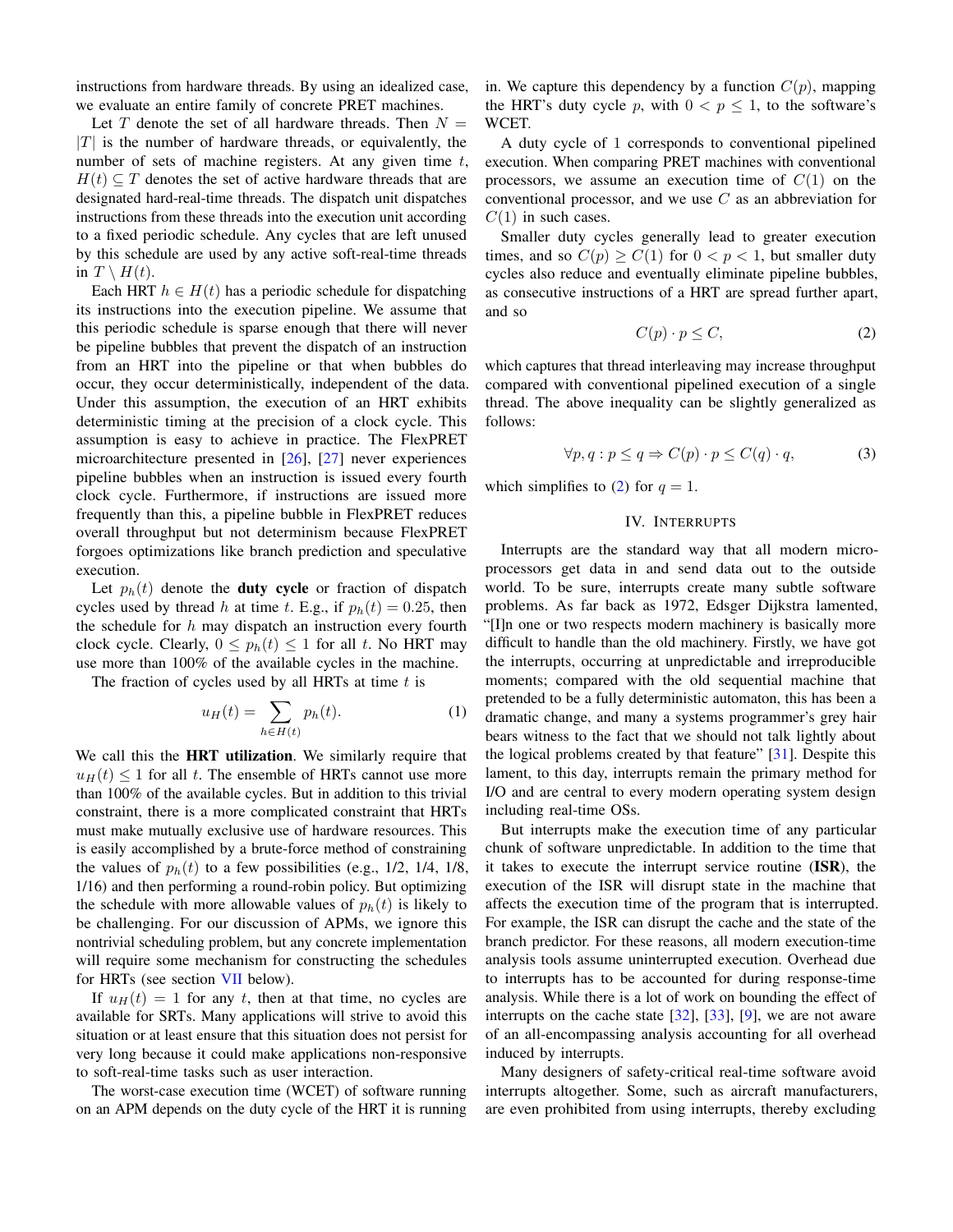from their software toolkits almost all of the last 40 years of advances in operating systems.

We consider problems where the environment creates events to which the software must respond. Some such problems, including many classical feedback control problems, tolerate timing variability as long as the average latency remains bounded. These classical feedback control problems are essentially continuous systems in that timing perturbations have bounded effects. Such problems are best handled using the SRTs of an APM because these will minimize the average response time, just as in a conventional architecture. If an application includes *only* such continuous problems, then APMs do not provide much benefit; their performance will be comparable to that of a conventional architecture and their HRTs will go unused.

For APMs, the more interesting problems are ones that benefit from deterministic response times. These include systems with discontinuous behaviors, such as discrete-event systems, where for example reversing the order of two events can have drastic consequences. For such situations, the HRTs of an APM are extremely useful. Such situations, with careful design, can still be handled by conventional techniques if the response time can be *bounded*. But if we can reduce the *variability* of the response times, then we can improve testability and confidence. We show here that we *can* reduce the variability and that there is no cost in performance to doing so.

For a polling style of I/O, both the variability and the latency will depend on the polling interval. This creates a pressure for small polling intervals, which leads to overprovisioning. An interrupt style of I/O, on the other hand, results in variabilities and latencies that are hard to control in conventional machines, but easy to control in PRET machines. We therefore focus on the interrupt style.

In order to make any guarantees at all about the response of a software system to interrupt requests, we have to impose some constraints on the environment. No microprocessor can respond to an unbounded number of interrupts requests in bounded time. Even PRET machines cannot perform such magic.

We model interrupt requests as sporadic streams of events, which are events that arrive at random with a minimum interarrival time  $T$  (for historical reasons this is often also referred to as the *period*). No two interrupt requests from the environment belonging to the same sporadic stream may occur within less than  $T$  time units.

#### *A. Interrupt Handling on a Conventional Processor*

If the execution time  $C > T$ , then no real-time guarantee is possible because the sporadic model allows requests to arrive every  $T$  time units in the worst case. A more interesting scenario has multiple sporadic streams of interrupt requests. Consider *n* streams with periods  $T_1, \ldots, T_n$ . Suppose that the time it takes to execute the responses to these is  $C_1, \ldots, C_n$ . Then, under work-conserving scheduling, a necessary and

sufficient condition for bounded response times is that

$$
\sum_{i=1}^{n} \frac{C_i}{T_i} \le 1.
$$
\n(4)

In effect, violating this requirement would mean requiring more than 100% utilization of the processor.

However, we also care about the variability of response times. The response time  $R_i$  is the time between when an interrupt request in stream  $i$  is asserted and the time the interrupt has been handled. This includes the execution time of the ISR, so  $R_i \geq C_i$ , where  $C_i$  depends on the program flow in the ISR. We assume that this execution time is either constant (which it can be if the ISR is simple), or that we can determine the WCET  $\overline{C}_i$  of the ISR. If we use a PRET machine, we can make the execution time of the ISR constant using a deadline instruction, thereby reducing the variability in response times to the variability in  $R_i - \overline{C}_i$ .

Before we see how a PRET machine reduces the variability of response times, let us study the variability that a conventional machine experiences with the scenario of two sporadic interrupt request streams. Assuming non-preemptive execution of the ISRs, the response time  $R_1$  for requests from stream 1 may include  $C_2$ , the execution time for handling requests from stream 2. With sporadic inputs, it is always possible to get almost simultaneous interrupt requests from the two streams, but one must be handled first, thereby delaying the other by the execution time of the first. This means that the *variability* in the response time  $R_i$  for each stream is at least the execution time for handling *the other* stream.

If interrupts are enabled during the handling of a request, then the variability in handling requests is more complicated to determine. Consider the handling of an interrupt from stream 1, and assume it takes time  $C_1$  (without interruption) to handle the request. Then with interruption, the actual time could be  $C_1$  (if there is no occurrence of stream 2 during the handling),  $C_1 + C_2$  (if there is one occurrence of stream 2 during the handling),  $C_1 + 2C_2$  (if there are two occurrences), etc. The worst case will be  $C_1 + mC_2$ , where

$$
m = \left\lceil \frac{C_1}{T_2 - C_2} \right\rceil
$$

.

In the worst case, in stream 2, interrupt requests are occurring as fast as possible, once every  $T_2$  time units, and when the request occurs, it is immediately handled, preempting the handling of a request from stream 1. In that case, in each interval of length  $T_2$ , the time available to execute the ISR for stream 1 is  $T_2 - C_2$ (neglecting context-switch overhead). Hence, the number of times that the ISR for stream 1 may be interrupted is  $m$  as shown.

In both cases, whether interrupts are disabled or not, the variability in the time it takes to handle any one interrupt request includes at least the time for one execution of a request from the other stream, possibly more than one execution. Even if the execution time of each ISR is constant, the response time will be highly variable and dependent on other handlers. This makes software design non-modular, since a change in the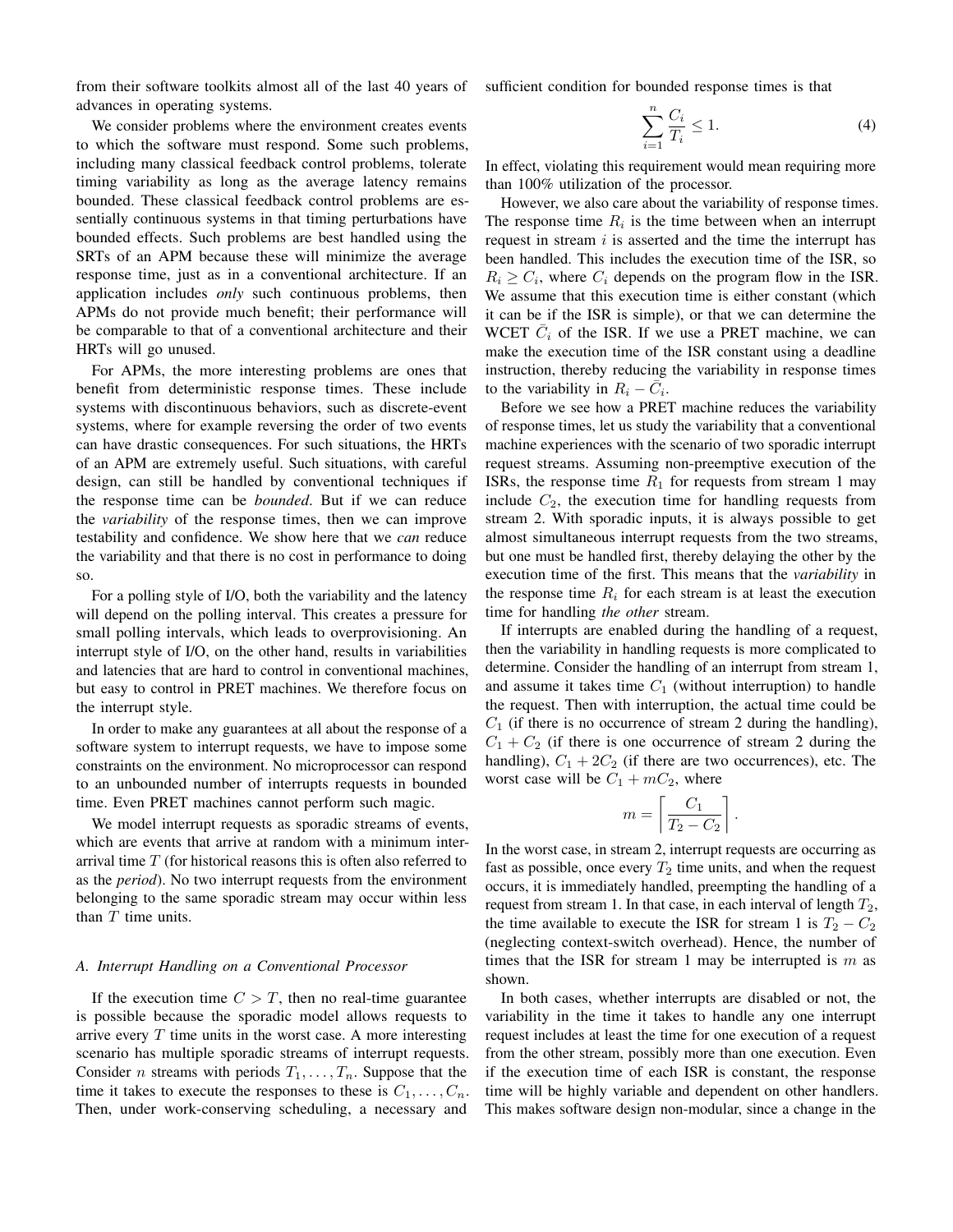handling of one stream affects the behavior of the handling of the other stream. And the variability will typically be a large multiple of a clock cycle, typically hundreds or thousands.

Given two sporadic streams, we could reduce the variability of one of those streams by disabling interrupts while it is handled but not disabling interrupts while the other is handled. Here, we can reduce the variability in handling time for that one stream to a small constant multiple of a clock period. But this is also non-modular because it requires that there be no more than one critical interrupt in an entire system design and no other code blocks that disable interrupts. Every other interrupt will suffer high variability. Moreover, every other interrupt will have to be handled with nested interrupts enabled, which means that execution-time analysis must be more conservative. This reduces processor utilization because the system must be designed for worst-case disruptions of timing, even if those disruptions are unlikely. Equivalently, this solution requires more overprovisioning (faster processors, more energy) to provide guarantees.

#### *B. PRET Machine Interrupt Handling*

Abstract PRET machines eliminate this variability. We can have a multiplicity of sporadic interrupt streams each of which is handled with variability that is a small multiple of the clock period and is independent of the execution times of the other handlers. More interestingly, this can be done with no loss in performance or utilization, so we can operate right up to bound (4), and sometimes beyond that bound, as we will show below. Our APM assumes two possible interrupt mechanisms, described in each of the next two subsections.

*1) Interrupt Handlers in Hard-Real-Time Threads:* The first mechanism is the simplest to analyze but has more limitations. In this first mechanism, interrupts become enabled when an HRT stalls to wait for an interrupt request. While it is stalled, its scheduled cycles can be used by SRTs. For the scenario of multiple sporadic interrupt streams, the simplest strategy is to assign one HRT thread to each sporadic stream. One limitation of this approach, therefore, is that we cannot handle more sporadic interrupt streams than there are hardware threads.

In this case, the execution time  $C(p)$  of the interrupt handler is the time between when the HRT resumes (an interrupt request has unblocked it) and the time when it stalls again to wait for another interrupt.  $C(p)$  depends on the duty cycle p of the HRT that the interrupt handler is mapped to. Just as with a conventional processor, we will require that  $C(p) \leq T$ , otherwise no real-time guarantee is achieved. But unlike a conventional processor, there is almost no variability in the time it takes to handle an interrupt. If the execution time is constant, then the variability is no larger than the maximum number of clock cycles between instruction issues of the HRT's schedule. This is typically just a few clock cycles, so very small indeed.

The variability in the time it takes to handle an interrupt has no dependence on the time it takes to handle any other interrupt in the system. However, the *magnitude* of the time it takes to handle the interrupt does have such a dependence. This

is because PRET machines cannot perform magic. They cannot provide guarantees that require greater than 100% processor utilization. Hence, the instruction-issue schedule for an HRT must allow enough cycles for any other interrupt handlers that might be simultaneously active to also be scheduled. We emphasize, however, that these cycles are not wasted. They will be used by an SRT if not needed by an HRT, but even more fundamentally, they represent resources that even a conventional processor has to provide to achieve comparable timing bounds. PRET machines do not sacrifice performance compared to conventional machines, as we prove below.

Let us examine this dependence more closely. We require that an HRT handling an interrupt stream with period  $T$  be assigned a schedule with a duty cycle p, such that  $C(p)$  is no greater than T. This schedule needs to leave enough idle cycles that the same constraint can be satisfied for every other HRT handling a sporadic interrupt stream. Otherwise, the processor could find itself in a situation where greater than 100% utilization is required to meet the timing constraints. It is therefore useful to determine the smallest duty cycle  $p_i$  sufficient to process interrupt stream  $i$  within its period  $T_i$ :

$$
p_i = \min\{p \mid C_i(p) \le T_i\} \tag{5}
$$

In a real PRET machine, limitations of the instruction dispatch hardware will constrain what values of  $p$  are possible. But with sufficient hardware, we can come as close as we like to the APM ideal, so we go ahead and make this assumption.

To schedule *n* sporadic streams with periods  $T_1, \ldots, T_n$ , execution times  $C_1, \ldots, C_n$ , and duty cycles  $p_1, \ldots, p_n$  determined by Equation (5), we require that

$$
\sum_{i=1}^{n} p_i \le 1. \tag{6}
$$

How does this constraint relate to the bound in Equation (4)? Our claim is that it is actually weaker than that bound. In other words, the satisfaction of  $(4)$  implies the satisfaction of  $(6)$  but not necessarily vice versa. Consequently, if a conventional processor can deliver bounded response times, i.e. (4) is satisfied, then so can an APM, i.e. (6) is satisfied. Hence, when we require bounded response times, APMs give up no performance and almost entirely eliminate variability. The price for this is an increase in average response times and a modest increase in hardware cost.

To prove this statement, assume (4) holds and let  $p'_i$  be  $C_i/T_i$ . Due to (2), we obtain  $C_i(p'_i) \cdot p'_i = C_i(p'_i) \cdot C_i/T_i \leq C_i$ , which implies  $C_i(p'_i) \leq T_i$ . By the definition of  $p_i$  in (5) we have that  $p_i \leq p'_i$ . Because (4) holds,  $\sum_{i=1}^n \frac{C_i}{T_i} = \sum_{i=1}^n p'_i \leq 1$ , which directly implies that  $\sum_{i=1}^{n} p_i \leq 1$  and thus (6) also holds.

Even more interestingly, this style of interrupt handling has the potential to *improve* performance compared to conventional interrupt handling. In a conventional scheme, one ISR runs at a time. This means that in each clock cycle, the instruction issued belongs to the same instruction stream of the instruction issued in the previous cycle. Consequently, this instruction stream will suffer a performance loss due to pipeline bubbles. For example,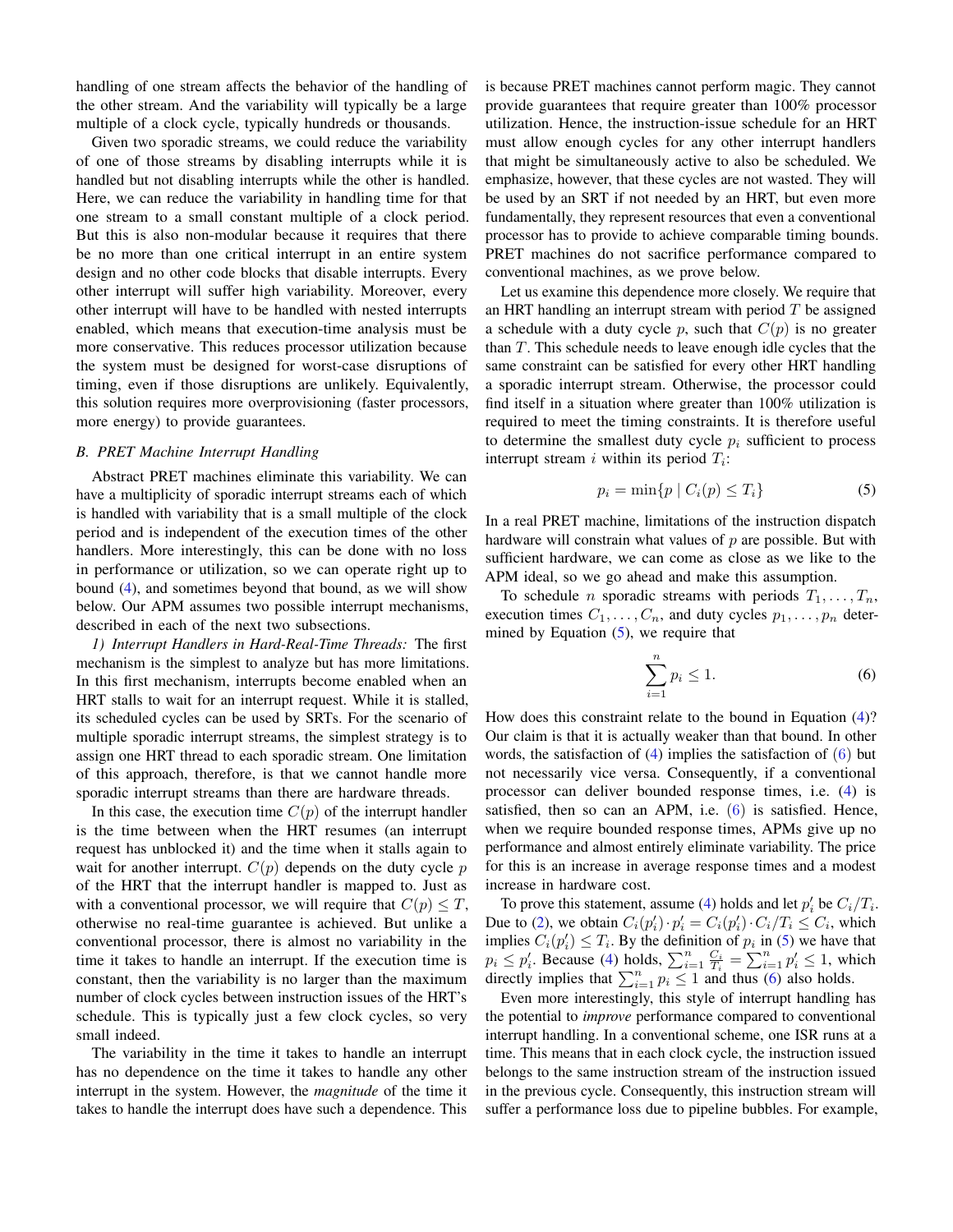a conditional branch instruction will have to stall until the branch condition is evaluated, or worse (for variability), the branch would be speculatively taken or not taken depending on the state of a branch predictor. Whenever thread interleaving reduces the number of pipelines bubbles, the necessary duty cycle  $p_i$  to process an sporadic interrupt stream in time will be strictly smaller than the ratio  $p'_i = \frac{C_i}{T_i}$ . In such cases, (6) is strictly weaker than (4). We also note that (4) is based on the assumption of zero context switch time, which is unrealistic on conventional processors, but a key asset of PRET machines.

Moreover, because of the potential for pipeline bubbles, WCET analysis for conventional interrupt handling is likely to be pessimistic, further reducing performance because fewer streams are safely executable on a processor. This situation gets even worse if interrupts are enabled during the handling of requests, which may improve responsiveness but can also cause timing analysis to provide looser bounds [6]. For safety-critical systems, having tighter bounds on WCET must be viewed as a performance improvement.

An APM need not suffer this performance loss nor the variability due to pipeline bubbles. If the HRT schedule is sufficiently sparse, then no pipeline stall will ever be needed. Notice that the HRT schedule *is required to be sparse* if there are multiple sporadic interrupt streams, otherwise we exceed full utilization. Hence, an APM performs even better for complex applications than for simple ones. It can come closer to 100% utilization of the pipeline with essentially no variability. Liu et al. demonstrated this improved performance on a multicore implementation of the PTARM (second generation Berkeley PRET machine) by realizing a real-time computational fluid dynamics simulation [34]. The problem is embarrassingly parallel, so they were able to keep 55 cores each with four hardware threads, hence a total of 220 threads, continuously operating with no pipeline bubbles. Moreover, because of the precision timing of the PRET machine, they were able to eliminate synchronization overhead for interprocessor communication, so nearly every cycle was performing floating-point arithmetic. Each machine had a fixed round-robin schedule of four hardware threads.

*2) Interrupt Handlers in Soft-Real-Time Threads:* A second interrupt handling mechanism in our APM has more flexibility at the expense of more difficult analysis. In this second mechanism, interrupts are always handled by an SRT, which implements conventional interrupts. This means, of course, that an APM can always implement whatever I/O policy you would implement on a conventional machine, so trivially an APM performs no worse than a conventional machine. But APMs offer more interesting possibilities that a conventional machine does not have. One observation is that it becomes unnecessary for a program to ever disable interrupts in order to bound response times because bounded response times will be delivered by an HRT. In this case, the only mechanism by which interrupts become disabled is to dedicate 100% of the cycles to HRTs.

Assuming programs do not disable interrupts, then when an interrupt request is raised, it is handled at the very next

available SRT dispatch cycle, preempting any SRT that might have otherwise used that cycle. Consequently, the latency to begin handling an interrupt is bounded by the maximum time between idle dispatch cycles not occupied by active HRTs. The exact value of this bound will depend on the schedule for HRTs, but we can easily approximate it if we assume that the unused cycles are evenly spaced. In this case, the bound will be  $u_H(t)/(1 - u_H(t))$ , where  $u_H(t)$  is the HRT utilization given in  $(1)$ .

Because the interrupt is handled in an SRT, if we need bounded response time, the ISR should delegate that handling to an HRT. The ISR may, for example, activate a blocked HRT. If all it ever does is delegate each interrupt to an HRT that is assumed to be stalled waiting for such delegation, then this mechanism is equivalent to the first mechanism, but with a small additional overhead of performing the delegation. This overhead is bounded as long as  $u_H(t) < 1$ , though calculating this bound could be complicated by the requirement to consider any pipeline bubbles that occur during the execution of the ISR in an SRT prior to the ISR setting the bit that enables the HRT. If the ISR is kept short, however, and quickly enables the HRT, then the variability introduced will be limited to a few clock cycles, many orders of magnitude smaller than the variability introduced by conventional interrupt handling.

This second mechanism is much more flexible than the first because the ISR can use priorities, criticality, and other application-specific requirements, together with the state of the machine (which and whether HRTs are stalled, for example) to make decisions about how to handle the interrupt. Moreover, this second mechanism can easily realize a scenario where there are more sporadic interrupt streams than there are hardware threads, although doing so will increase the variability of at least some of the interrupt handlers.

#### *C. Deadlines*

One issue is that we may want interrupt handling for a sporadic stream with period  $T$  to have a deadline  $D$ . That is, we require the response time  $R$  to be no larger than some value D. A simple case is  $D = T$ , where we require that an interrupt be handled before the earliest time the next request from the same stream may arrive. If  $D = T$ , the constraints (4) and (6) are necessary and sufficient to meet the deadline. But we may require  $D < T$ , which asserts that even rare events should get quick responses. In such situations, (4) and (6) are generally not sufficient to guarantee that all deadlines are met.

In 1974, Dertouzos [35] showed that Earliest Deadline First (EDF) scheduling is optimal among preemptive scheduling algorithms for conventional single-core processors. If a set of interrupt requests can feasibly be scheduled, then an algorithm that always schedules one of the requests with the nearest deadline will generate a feasible schedule. Like most optimality results, this result depends on the assumption that context switches have zero cost, which is unrealistic on conventional processors. Nevertheless, we will conduct the comparison between conventional and PRET interrupt handling using this assumption.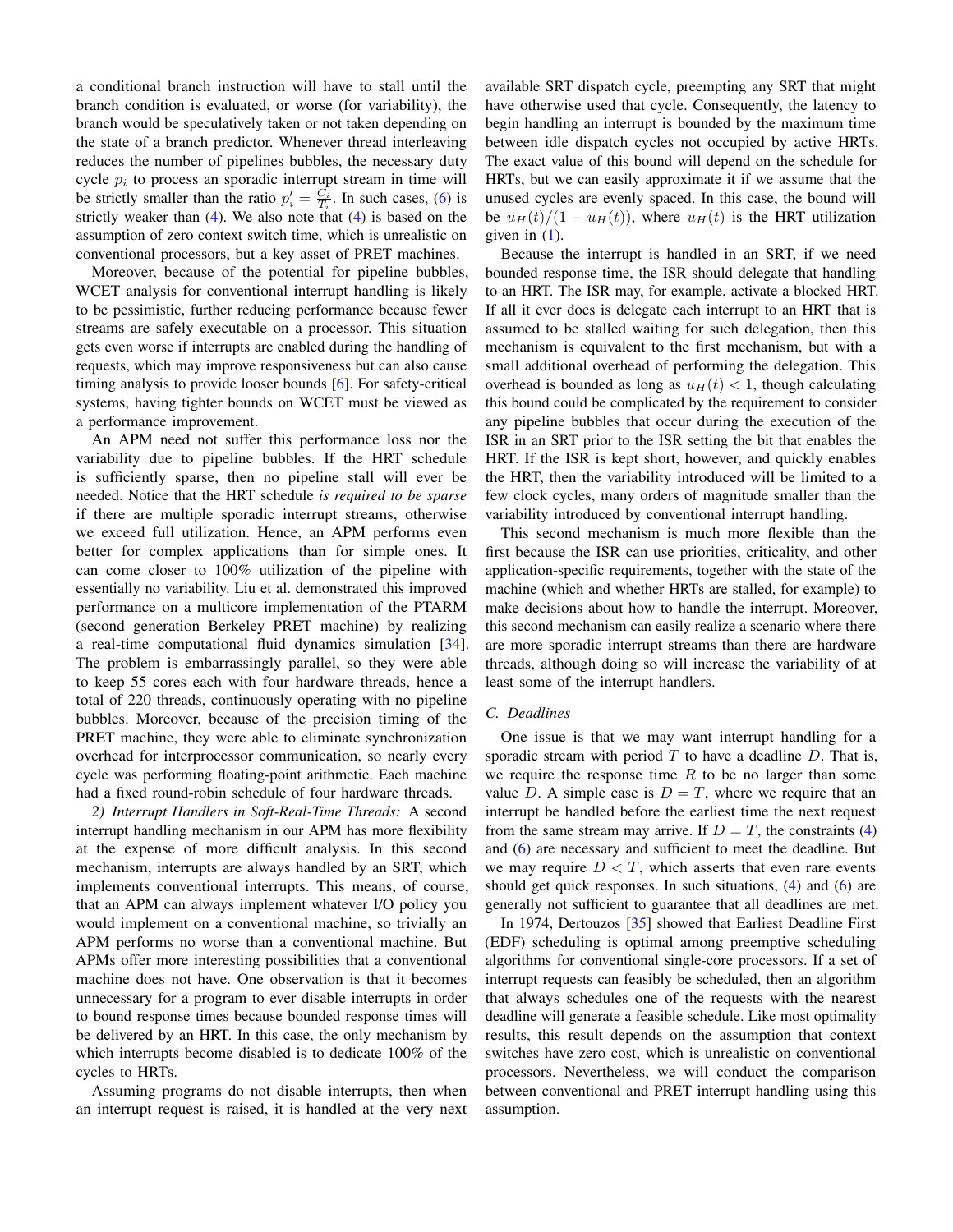In 1990, Baruah et al. [36] gave necessary and sufficient conditions for sporadic task sets to be feasible. As EDF is optimal, these conditions also answer whether or not all deadlines will be met under EDF scheduling. Baruah et al.'s analysis is based on the concept of *demand bound functions*. The demand bound function  $dbf_i(t)$  is the largest cumulative execution requirement of all interrupt requests that can be generated by sporadic stream  $i$ , which have both their arrival times and their deadlines within a contiguous interval of length  $t$ . For the sporadic model we have adopted,  $dbf_i(t)$ can be determined as follows:

$$
dbf_i(t) = \max(0, \left\lfloor \frac{t + T_i - D_i}{T_i} \right\rfloor \cdot C_i)
$$
 (7)

A set of sporadic streams can feasibly be scheduled if the cumulative execution requirement of all streams does not exceed the capacity of the processor for any interval length:

$$
\forall t > 0 : \sum_{i=0}^{n} db f_i(t) \le t \tag{8}
$$

Under which conditions can PRET machine interrupt handling guarantee that all deadlines will be met? We focus on the case where each interrupt is assigned a dedicated HRT thread, as in Section  $IV-B1$ , which ensures minimal variability in response times. Then, the duty cycle  $p_i^D$  of the HRT assigned to interrupt stream  $i$  needs to be sufficiently high to guarantee that  $C_i(p_i^D)$  is less than the deadline  $D_i$ . Thus the smallest possible duty cycle is given by:

$$
p_i^D = \min\{p \mid C_i(p) \le D_i\} \tag{9}
$$

To schedule *n* sporadic streams with deadlines  $D_1, \ldots, D_n$ , execution times  $C_1, \ldots, C_n$ , and duty cycles  $p_1^D, \ldots, p_n^D$ determined by Equation (9), we require that

$$
\sum_{i=1}^{n} p_i^D \le 1.
$$
 (10)

How does this constraint relate to the bound in Equation  $(8)$ ? Is there a price to pay for deterministic response times? It turns out that the two constraints are incomparable. That is, (10) does not imply (8) nor vice versa.

To see this, note that  $D = T$  is a special case for which we have shown that if a conventional processor can meet the deadlines, then an APM can also do so with deterministic response times. But it turns out that there are circumstances in which a conventional processor can meet deadlines, but no machine can meet the deadlines with deterministic response times. In such circumstances, to meet the deadlines, we are forced to use SRT interrupts in an APM and forgo at least some deterministic response times.

Consider an example consisting of two interrupt streams where first interrupt stream is characterized by  $C_1(p) = 9/p$ ,  $D_1 = 9$ , and  $T_1 = 1000$ , and the second by  $C_2(p) = 1/p$ ,  $D_2 = 10$ , and  $T_2 = 10$ . To meet the deadline of the first interrupt stream, a duty cycle of  $p_1 = 1$  is required. If this stream is assigned an HRT, then no other HRT can be allocated

without violating (4). Hence, the second stream will have to be serviced by an SRT and will suffer nondeterministic response times. Deadlines will be met, but not both with deterministic response times.

The two interrupt streams can also be feasibly scheduled using conventional preemptive scheduling, which can be seen by evaluating (10) or by using fixed-priority scheduling with the first stream assigned a higher priority than the second. The response time of the first stream will always be 9. Any single interrupt request of stream 2 may conflict with at most one interrupt request of stream 1 due to the first stream's high minimum inter-arrival time. Thus, the second stream's response time will vary considerably, between 1 and 10, but it will always meet its deadline. In this case, the behavior of the APM and the conventional machine match, and no benefit is derived from the APM.

The above example demonstrates that there is a tradeoff between achieving deterministic response times and meeting deadlines when deadlines are shorter than periods. In the extreme case shown in the example, an interrupt request may temporarily require *all* cycles of a processor. However, due to its high period, this does not preclude other interrupt streams from meeting their deadlines, but at the expense of variable response times. This tradeoff probably deserves more study. In more complex scenarios with mixed criticality and more sporadic streams to handle, hybrid scheduling approaches that combine the benefits of a reduced number of pipeline bubbles afforded by PRET machines with the flexibility of conventional preemptive scheduling may prove beneficial. Is there a scheduling algorithm that minimizes the variability of response times while being optimal w.r.t. meeting deadlines? We also note that PRET machine scheduling is similar to P-fair scheduling [37], which should be investigated further.

The above comparison considers preemptive scheduling under the assumption of zero context-switch costs, which is unrealistic on modern processors featuring stateful resources such as caches and branch predictors. A more refined analysis would either consider a model of context-switch overhead or study non-preemptive scheduling.

#### V. THE (SURPRISING) BENEFITS OF CONCURRENCY

Oddly, PRET machines seem to benefit from concurrency. The more concurrent operations to be accommodated, the more likely we can eliminate pipeline bubbles. PRET machines also make programs more modular because it is easier to isolate concurrent behaviors from one another. With conventional interrupts, for example, deterministic timing is achievable for exactly one highest-priority responder. All others will be nondeterministic. Moreover, the design is less modular because the response times of all but one responder depend on the executions time of other responders.

Since APMs have SRTs, we trivially lose nothing with APM compared to a conventional design. An APM can always be configured to have exactly one active thread, an SRT, in which case, it *is* a conventional design. The only cost is a modest amount of unused hardware. But as the complexity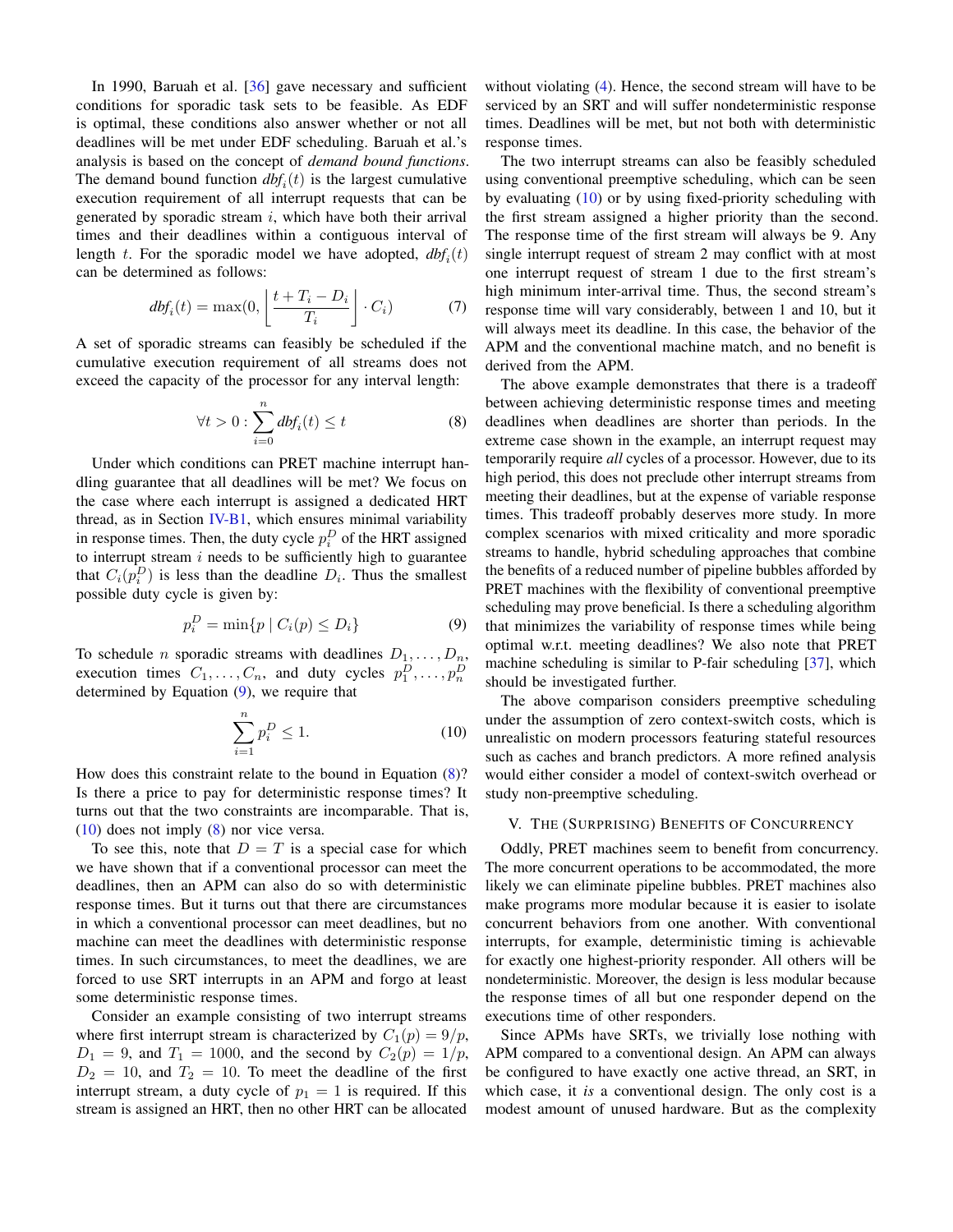of applications increases, APMs open the possibility of much greater determinism and modularity. Moreover, APMs can mix conventional designs with deterministic hard-real-time responders. An SRT is capable of anything a conventional design can do, but not vice versa.

### VI. A COMMITMENT TO DETERMINISM

All of engineering is built on models. For the purposes of this paper, we will define a "model" of a system to be any description of the system that is not Kant's thing-initself (*das Ding an sich*). Every model rests on a modeling paradigm. A programming language, for example, is just such a modeling paradigm. What constitutes a well-formed program is well defined, as is the meaning of the execution of such a program. The program is a model of what a machine does when it executes the program. Synchronous digital circuits constitute another such modeling paradigm. They model what an electronic circuit does. Models abstract away details, and layers of models may be built one on top of another.

Properties of the modeling paradigm are fundamental when an engineer builds confidence in a design. A synchronous digital circuit, as a model, realizes a deterministic function of its input. A single-threaded program is also a deterministic function of its inputs. The determinism of these modeling paradigms is assumed without question. Without such determinism, we would not have billion-transistor chips and million-line programs handling our banking.

The timing exhibited by a program is not specified in the model (the program). Whether an execution of the program is correct does not depend on the timing, so this model permits implementations with arbitrary timing. Nevertheless, we assert that the model (the single-threaded program) is deterministic because the model does not include timing in its notion of the behavior of the program. Hence, within the modeling paradigm of a program, deterministic timing is not achievable.

A model can only predict aspects of behavior that lie within its modeling paradigm. Our essential claim in this paper is that we should make a commitment to using models that include aspects of behavior that we care about. If we care about timing, we should use models that *do* include timing in their notion of behavior. Today, with real-time systems, we do not do that.

Instead, today, timing properties emerge from a physical implementation. When we map a particular program onto a particular microprocessor, a real physical chip embedded in a real board, with real memory chips and peripherals sharing the bus, only then do we get timing properties. Timing is a property of the thing-in-itself not of the model. It emerges from the implementation.

What about adaptability, resilience, and fault tolerance? Any cyber-physical system will face the reality of unexpected behaviors and failures of components. Using deterministic models does not prevent us from making fault-tolerant and adaptive systems. On the contrary, it *enables* it. A deterministic model defines unambiguously what a *correct* behavior is. This enables detection of *incorrect* behaviors, an essential prerequisite to fault-tolerant adaptive systems.

PRET machines offer a deterministic temporal model and are capable of interrupt-driven I/O that does not disrupt the timing of timing-critical tasks. We believe that PRET machines will eventually become widely available because their benefits to safety-critical systems are enormous and their performance is competitive with conventional architectures. They deliver *repeatable* behavior, where the behavior in the field is assured of matching their behavior on the test bench with extremely high precision and high probability (at the same level of confidence as we currently get from synchronous digital logic circuits). In our expectation, it is just a matter of time before the world accepts the paradigm shift that they entail.

#### VII. OPEN ISSUES

PRET machines make a commitment to deterministic timing. The APM model shows that they deliver drastic reductions in timing variability with no loss of performance. The FlexPRET implementation shows that they can be realized at modest hardware cost. What problems remain?

First, software support is needed for constructing PRET applications and sharing resources across applications. One immediate issue is that applications that require multiple HRTs would benefit enormously from compiler and operating system support to optimize the construction of their static instructionissue schedules. Currently, we construct these schedules by hand, a viable approach only when the number of HRTs is small and when their timing constraints are not dynamically varying. A particularly interesting challenge would be to synthesize schedules on the fly to satisfy real-time constraints specified in terms of the MTFD instruction.

Second, operating systems will have to be developed that exercise admission control to prevent dynamically instantiated HRTs from disrupting the timing behaviors of other HRTs. Every PRET machine (and indeed, every machine) will have performance limitations, but for PRET machines, these limitations are clear and precise, so stark distinctions can be made between allowed and not-allowed behaviors. Applications can be guaranteed temporal isolation from one another, an essential feature for safety-critical applications [30].

Third, PRET machines offer the opportunity for substantial reductions of energy consumption. Programs specify their required temporal behavior and yield to precise timing analysis. As a consequence, once a temporal behavior has been determined to be acceptable for a given application, the clock frequency and voltage can be reduced to the point where the specified timing behavior is just barely met. This contrasts with today's situation, where imprecise timing analysis forces overprovisioning, where the substantial headroom that is required translates directly into increased energy consumption.

Fourth, there are myriad opportunities for software methodologies that take advantage of temporal semantics. For example, programming models such as PTIDES [38] make the timing requirements of concurrent programs explicit and could be used to build safety-critical PRET applications. These models need better developed language and operating system support.